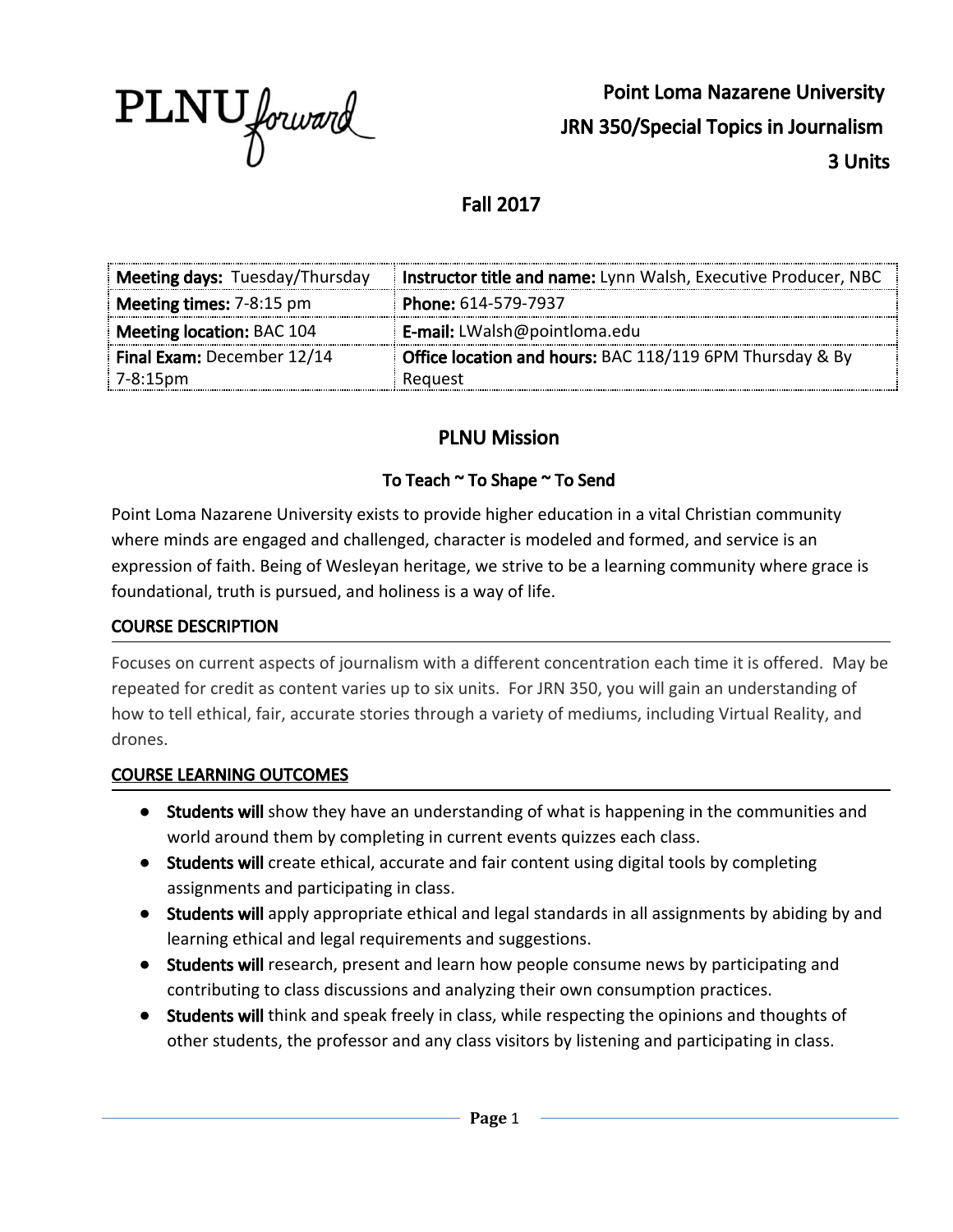**• Students will** think critically by participating in class and asking questions whenever needed.

| <b>DATE</b><br><b>PRESENTED</b> | <b>CLASS CONTENT OR ASSIGNMENT</b>               | <b>ASSIGNMENT</b><br><b>DUE DATE</b> |
|---------------------------------|--------------------------------------------------|--------------------------------------|
| 9/7/2017                        | Keep a log of how you consume news               | 9/12/2017                            |
| 9/14/2017                       | Report an event LIVE using Facebook/Twitter (x2) | 9/26/2017                            |
| 9/28/2017                       | Create a story using Instagram/Snapchat          | 10/3/2017                            |
| 10/3/2017                       | <b>Experience VR News Product</b>                | 10/5/2017                            |
| 10/12/2017                      | Create a 360 Video                               | 12/12-12/14                          |
| 10/17/2017                      | Analyze news websites/apps                       | 11/21/2017                           |
| 10/19/2017                      | Create Data Story                                | 10/24/2017                           |
| 10/24/2017                      | Create multimedia story                          | 12/12-12/14                          |
| 10/31/2017                      | Retell local News Story in Innovative Way        | 12/12-12/14                          |

### REQUIRED TEXTS AND RECOMMENDED STUDY RESOURCES

You will be provided links to articles, case studies and other news organizations publications by the instructor. No textbooks are required, but writing will be based off the AP Stylebook.

#### ASSESSMENT AND GRADING

| Assignment distribution by percentage: | Grade scale:   |
|----------------------------------------|----------------|
| Daily quizzes 15%                      | $A = 90 - 100$ |
| • Attendance and Participation 15%     | $B = 80 - 89$  |
| • Assigned Multimedia Projects 50%     | $C = 70 - 79$  |
| • Final Project                        | $D = 60 - 69$  |
| 20%                                    | F=Below 60     |

### INCOMPLETES AND LATE ASSIGNMENTS

All assignments are to be submitted/turned in by the beginning of the class session when they are due—including assignments posted in Canvas. Incompletes will only happen in unusual circumstances.

### FINAL EXAMINATION POLICY

There will not be a written final exam. You will have three projects, assigned throughout the semester to complete and present to the class. Successful completion of this class requires presenting on its scheduled day. The final examination schedule is posted on the Class [Schedules](http://www.pointloma.edu/experience/academics/class-schedules) site.

### PLNU COPYRIGHT POLICY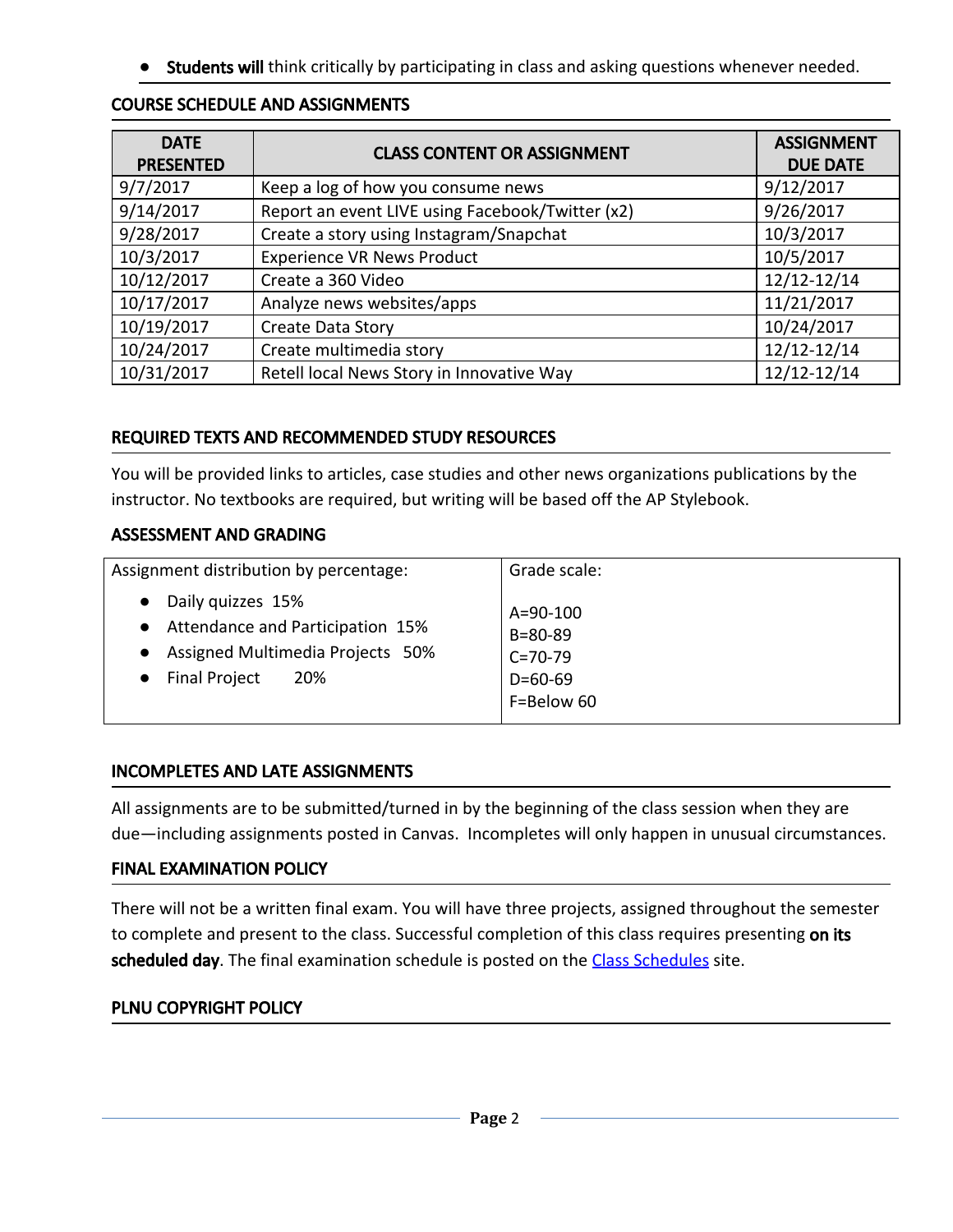Point Loma Nazarene University, as a non-profit educational institution, is entitled by law to use materials protected by the US Copyright Act for classroom education. Any use of those materials outside class may violate the law.

## PLNU ACADEMIC HONESTY POLICY

Students should demonstrate academic honesty by doing original work and by giving appropriate credit to the ideas of others. Academic dishonesty is the act of presenting information, ideas, and/or concepts as one's own when in reality they are the results of another person's creativity and effort. A faculty member who believes a situation involving academic dishonesty has been detected may assign a failing grade for that assignment or examination, or, depending on the seriousness of the offense, for the course. Faculty should follow and students may appeal using the procedure in the university Catalog. See **[Academic](http://catalog.pointloma.edu/content.php?catoid=18&navoid=1278) Policies** for definitions of kinds of academic dishonesty and for further information.

## PLNU ACADEMIC ACCOMMODATIONS POLICY

If you have a diagnosed disability, please contact PLNU's Disability Resource Center (DRC) within the first two weeks of class to demonstrate need and to register for accommodation by phone at 619-849-2486 or e-mail **[DRC@pointloma.edu.](mailto:DRC@pointloma.edu)** See Disability [Resource](http://www.pointloma.edu/experience/offices/administrative-offices/academic-advising-office/disability-resource-center) Center for more information.

## PLNU ATTENDANCE AND PARTICIPATION POLICY

Regular and punctual attendance at all classes is considered essential to optimum academic achievement. If the student is absent from more than 10 percent of class meetings, the faculty member can file a written report which may result in de-enrollment. If the absences exceed 20 percent, the student may be de-enrolled without notice until the university drop date or, after that date, receive the appropriate grade for their work and participation. See [Academic](http://catalog.pointloma.edu/content.php?catoid=18&navoid=1278) Policies.

# Education Records (FERPA) and Directory Information

The Family Educational Rights and Privacy Act (FERPA) of 1974 as amended affords students certain rights with respect to their education records. These include: 1) the right to inspect and review the student's education records within 45 days of the day the university receives a request for access, 2) the right to request the amendment of the student's education records that the student believes are inaccurate or misleading, 3) the right to consent to disclosures of personally identifiable information contained in the student's education records, and 4) the right to file a complaint with the U.S. Department of Education concerning alleged failures by Point Loma to comply with the requirements of FERPA. For more information visit the **[Academic](https://catalog.pointloma.edu/content.php?catoid=18&navoid=1278#Education_Records__FERPA__and_Directory_Information) and General Policies page** on the PLNU website.

NOTE: This syllabus is subject to change at the discretion of the instructor and does not constitute a *contractual agreement between the student and the instructor.*